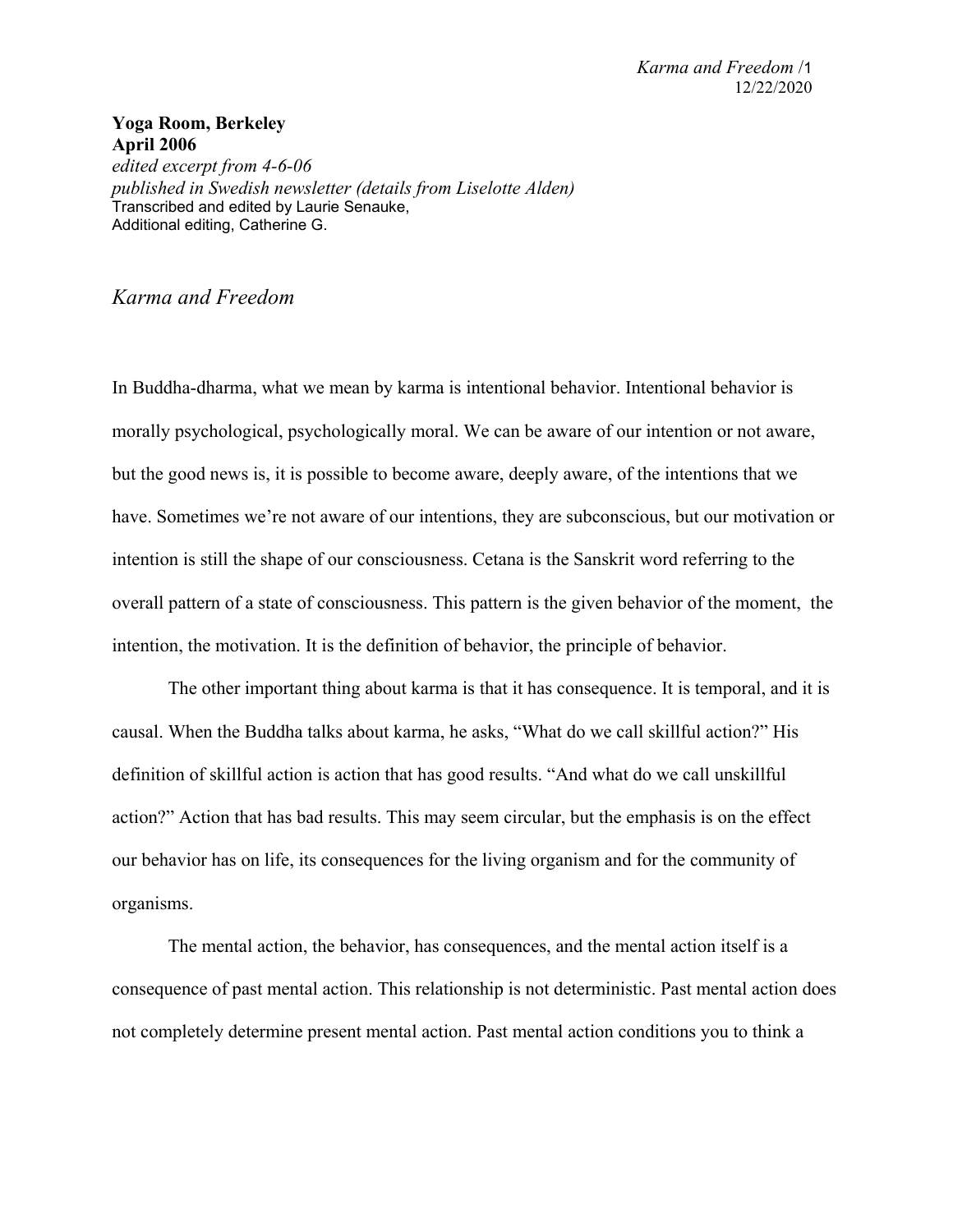certain way. Another translation of cetana is thinking. Thinking is another word for volition, intention, motivation: the overall pattern of thinking which accompanies a moment of cognition.

Past karma conditions your mind to be shaped a certain way, to think a certain way. Your object could be, for example, a dharma teaching that tells you to look at what's going on right now. If your past karma, your past way of thinking, is such that you can't listen to it, then the effect of that teaching might be very small. But it could happen that even though your mind is conditioned by past thoughts to think a certain way, the teaching that is coming to you could allow you to listen to the teaching and let it change the way you're experiencing what you're doing. You could allow teachings about the nature of mind to come into the mind and change the mind.

The Chinese character used to translate the Sanskrit word cetana can be translated into English as intention, but is often translated into English as thinking. It is composed of two characters; the top one looks like a picture of a rice field, and underneath is the character for mind. The character the Chinese built to mean thinking looks like 'thinking is the pattern of the mind.' Cetana is the overall pattern of mind, not each specific little element. It's the pattern of all the things that are going on in a moment.

One important aspect of the pattern is the way the mind is directed toward objects. One of the patterns of consciousness is that mind is directed toward objects as a consequence of past minds being directed toward past objects. Minds that have been going in certain directions have been influenced by past minds going in certain directions, and these produce future minds going in certain directions. The things that were looked at in the past will influence the things that are looked at in the present, which will influence the things that are looked at in the future.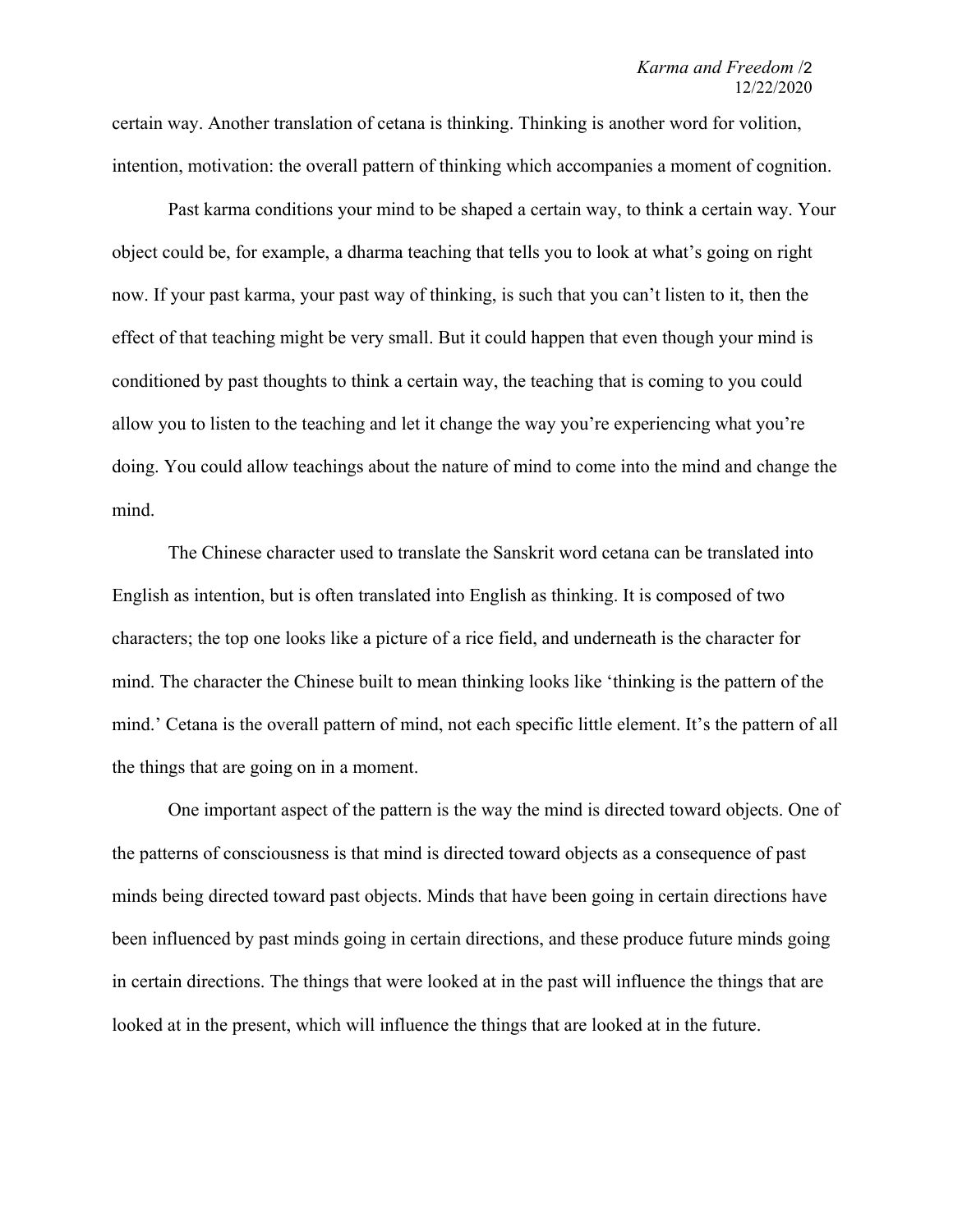## *Karma and Freedom* /3 12/22/2020

Even though the objects that were looked at in the past are gone, we can see the pattern of the past thinking in the present thinking. If the mind thinks in unskillful ways, it means it thinks about objects in unskillful ways. That tends to produce another mind that thinks about objects in unskillful ways. This shape or pattern is transmitted. It's not exactly the same, because other things are changing. But there is some tendency, because of thinking unwholesomely in the past, to think unwholesomely with what's being presented now. However, new things can be presented. So a person could see, for example, a Buddha. The person may have lots of unwholesome tendencies, but he also has some wholesome tendencies, and now the Buddha, with her presence and skill, might be able to offer him something that would somehow provoke a shift in this unskillful pattern. It's not exactly that the Buddha can shift people's consciousness, but the Buddha can say something to the person to get him to look at what's going on. What she says might not threaten him at first, because it wouldn't necessarily be a big diversion from his main trip, his main pattern. But there's something about that awakened presence that can make him think, "I could look at myself." The Buddha is a person who understands minds, her own and others, and she can send a message which can influence, which can be taken in and can change the pattern. Each person has to do the work of looking inwardly to see what's going on, and there is always the possibility of positive evolution, even in an unwholesome state.

If you don't appreciate life, if you don't appreciate the objects you're seeing, if you think what's happening is no good, if that's the way you think about it, you might say that your mind is being directed toward a negative object, an unbeneficial object. You could say it that way. But rather than saying that the object is unbeneficial, you could say that because of past thinking, your mind is shaped toward being negative about what's happening, your mind is shaped toward thinking about what's happening in an unbeneficial way.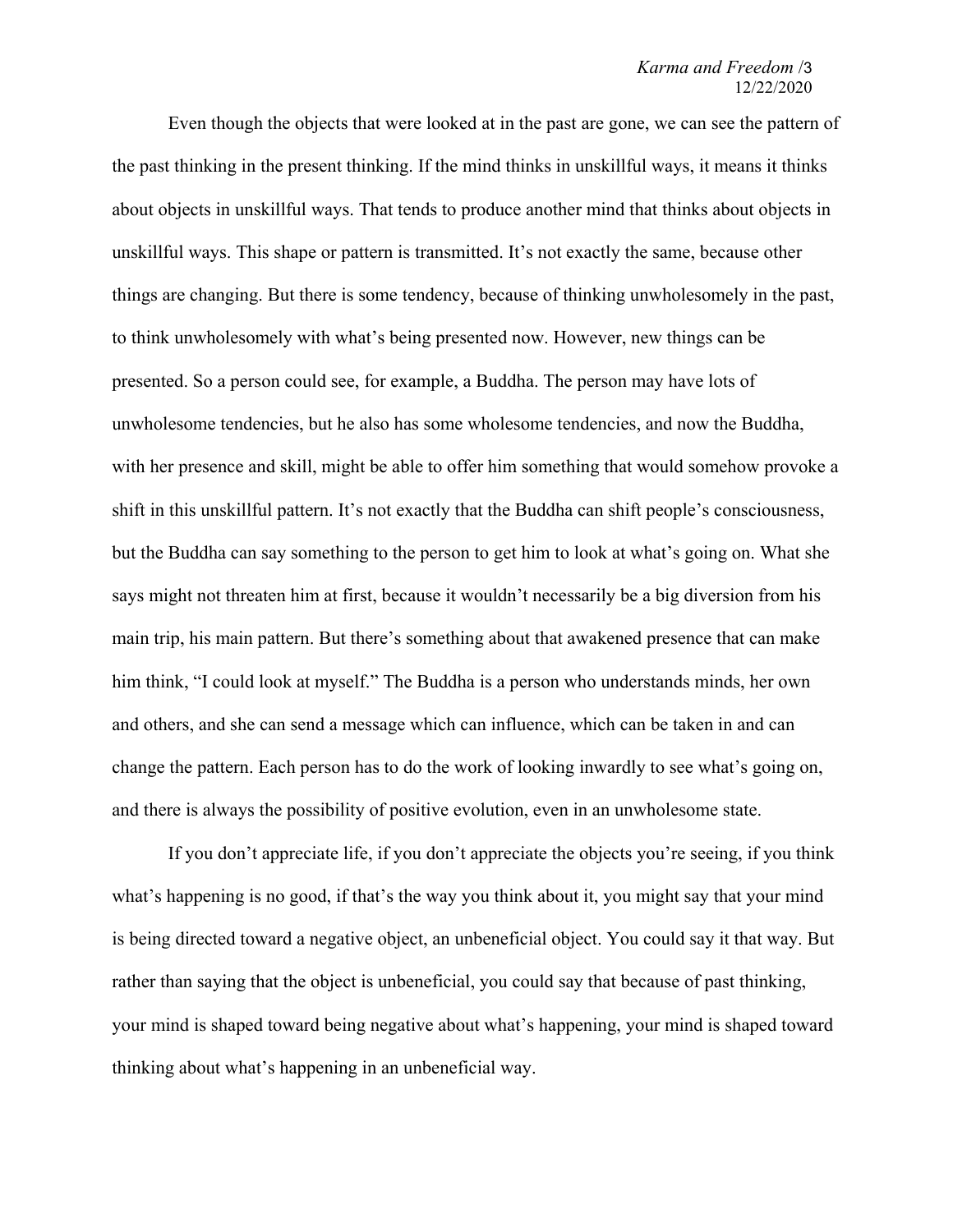## *Karma and Freedom* /4 12/22/2020

Let's say, because of past karma, I have an unbeneficial way of thinking about the objects I meet. Now, has my past karma brought an unbeneficial object to me? You might say it that way. But the story I'm presenting is that my past karma of thinking unskillfully about things means that in the future I may tend to think things are unbeneficial, unhappy, painful; I may tend to see bondage, and I may tend to think unskillfully about things in the future. In this way of talking about it, the world is not actually out there being mean to me. What's being mean to me is karma. Karma is the bad guy, karma is responsible for the bad things, not the people. The people are the place where karma lives, but that is not to blame it on the people. How can you change people? If you blame it on the karma and then change the karma, change the way of thinking, the world will change.

This is how looking at these states of consciousness, meditating on what composes them and noticing how the composition is the shape of the moment, is itself wholesome. Studying unwholesomeness is wholesome, and studying wholesomeness is also wholesome. Being mindful of a cruel thought, asking what are the consequences, and where did it come from?—this is skillful. Not being mindful of a cruel thought is unskillful, because then the cruel thought just rolls forward, and the future cruelty proves the past cruelty. "They were cruel to me, so I'm going to be cruel to them. That's my thing in the present. It connects past to future. I saw cruelty in the past, I see it in the future, the present connects them." That's unskillful. To notice, "Oh, I think about the past as being cruel, and now I think about the present in a cruel way. That's going to produce cruelty in the future"—that observation is skillful. The more I realize, "Yes, I did see the past cruelty, and I did see the present cruelty because of past cruelty, and that did produce future cruelty, and now I see that I don't want to do this anymore"—just by watching it, I get to think in a new way. Observation of the old way produces a new way: "This cruelty is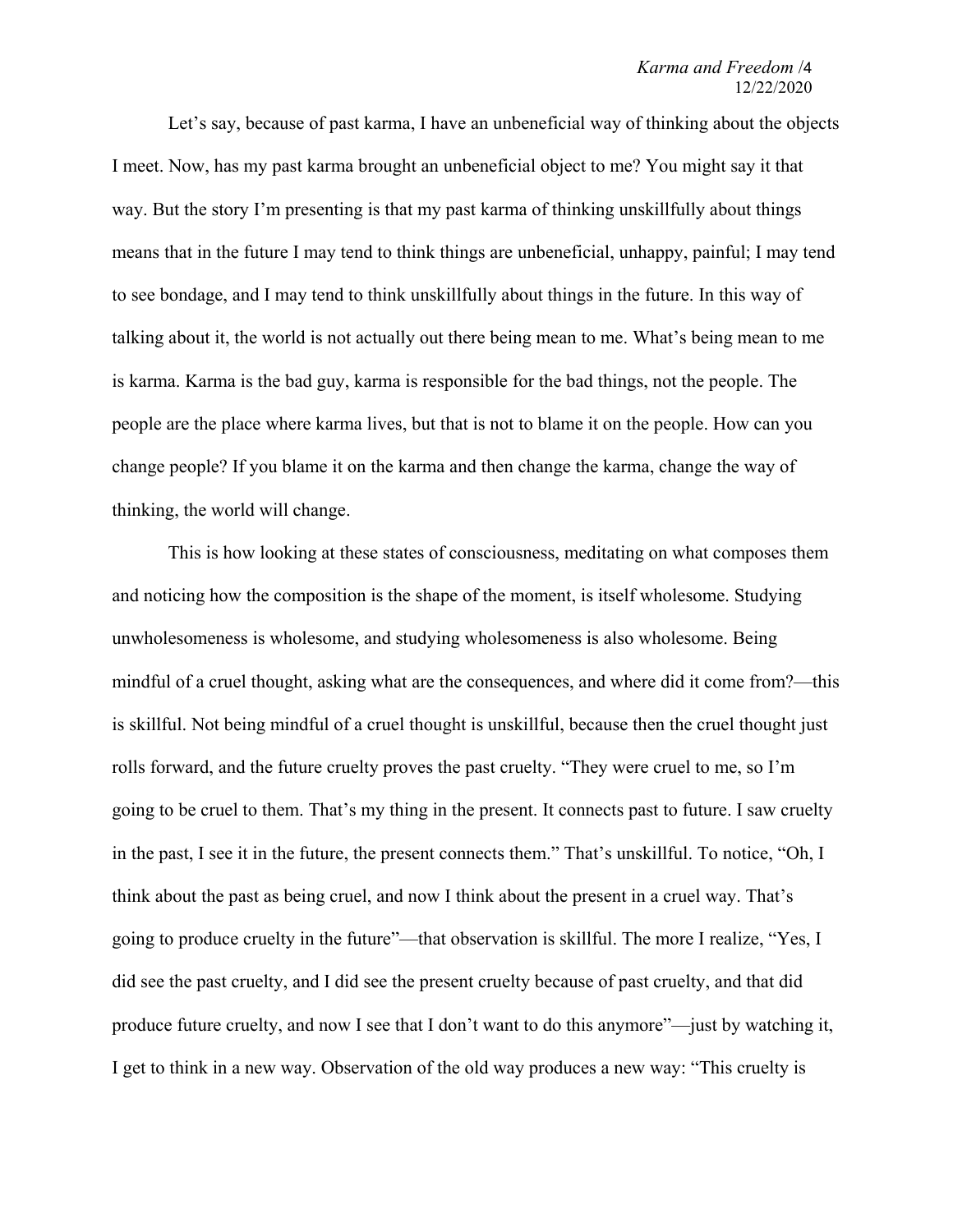really the problem. It isn't helping anybody, and it's not even hurting the people that I want to hurt. It's just hurting everybody, me most of all." When you see that, you've just had a valid cognition, by studying your karma.

Karma makes the world; it makes the physical world. We are not saying that unskillful karma has the consequence of making an unskillful world, but that our unskillful karma, our unskillful behavior, influences us to think about whatever comes toward us in an unskillful way. And our skillful karma influences us, when things come to meet us, to think about them skillfully. It is not that bad action brings on a bad physical world, but it does bring the physical world. The consequence of my karma and your karma, all of our karma, is the physical world. That world can be thought of in various ways, and the ways we think of it are conditioned by the ways we thought before. If sickness comes, if health comes, or healthy teeth or tooth decay, whatever comes, it is all happening together as the physical world, which has your body in it and my body in it and your good teeth and my tooth decay—all these physical phenomena are in the world, created by karma, which is arising now. But whatever comes, sickness or health, a healthy tooth or a decayed tooth, you can think about that skillfully or unskillfully. If you think about it skillfully, the result will be that you'll think about other teeth skillfully, and other bodies skillfully and other illnesses skillfully, and other health conditions skillfully. You will think about what's happening skillfully, and the more you think about things skillfully, the closer you will get to the point of realizing that karma, which is the source of all our suffering and ignorance, is actually, by it's very nature, not karma, and not the source of suffering. In other words, you can become free of karma by understanding how it works.

Thinking, karma, is basically temporal, so the world that appears to you is a temporal world. But the world is not temporal, aside from being a consequence of thinking karmically,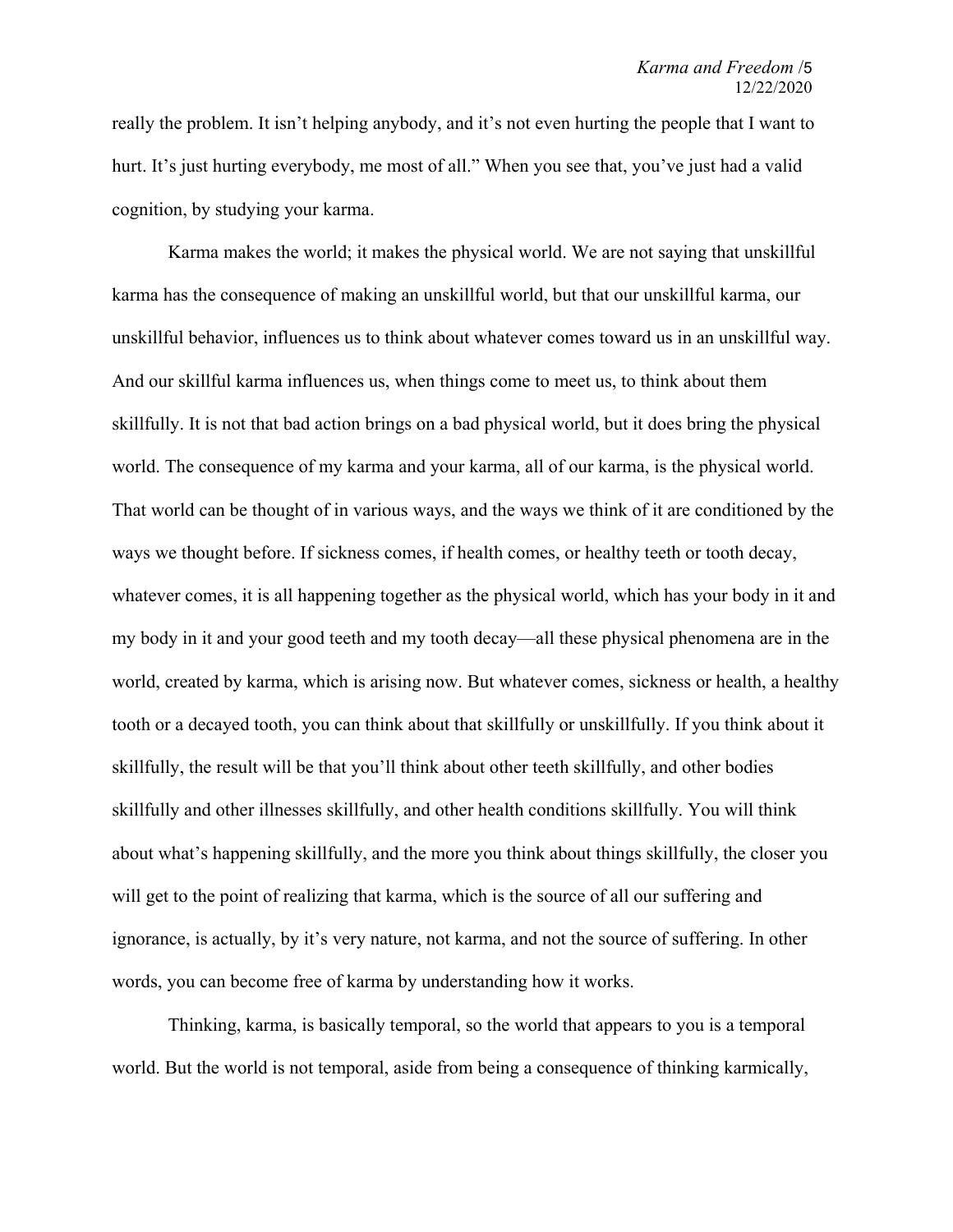which is temporal. When you understand how the temporal world is created by karma, you can realize that the world is not temporal. When you see how the world of birth and death is created by karma, you see how the situation is not that the world of birth and death is brought to you. The situation is that the world is brought to you, and because of past karma, you interpret it as birth and death.

When you see how it is your interpretation of the world that creates birth and death, then you have what's called freedom from birth and death. So right in karma you realize no karma, and right in birth and death you realize no birth and death, also known as nirvana. However, just as birth and death in itself is not birth and death, and karma in itself is not karma, nirvana in itself is not nirvana. Birth and death is, of course, birth and death. But by its nature it's also not birth and death. And karma is karma, but by its nature, it's also not karma. If you penetrate what karma is, you realize karma is not karma. And when you realize this, you turn, you pivot, you are liberated from the world of karma. Your heart has now turned to the world of no karma. However, the world of no karma itself is the world of karma; therefore your heart turns from the world of no karma back to the world of karma.

When you see that the world of birth and death is the result of the way you've been thinking, the overall pattern of thinking that accompanies all cognitions, when you see how that works, you realize that birth and death itself is not birth and death; it is nirvana. And when you realize nirvana, you realize that nirvana itself is not nirvana, it is birth and death. So you don't stay in karma. The only time you stay in karma is if you don't study it. And even if you study it, you stay in it for a little while, until you study it deeply. And even if you've studied it deeply, you keep studying it deeply, until you study it all the way to the end. At the end of studying karma, studying your thinking, studying the overall shape of your consciousness, at that point